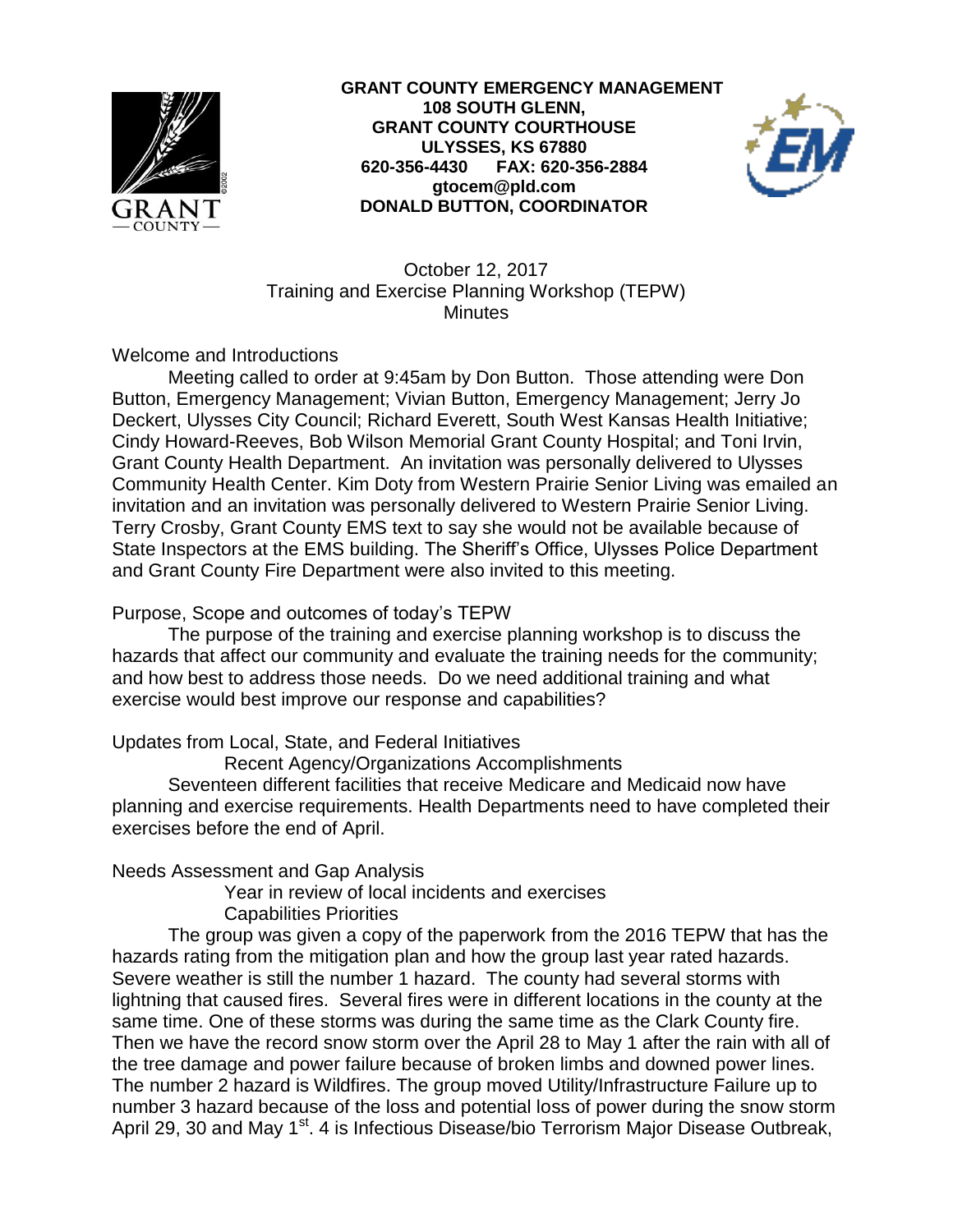5 is Mass Casualty, 6 is Hazardous Materials, 7 is Animal Disease/FAD, Ag Related Incidents and 8 is Terrorism.

We also talked utilizing the SWERV. This is a school bus that was turned into a mass causality vehicle. It is a regional asset. It was used to take the residents from the Satanta Care home to a care home in Garden City during the fires in Haskell County. It has also been used to move residents to new buildings. Discussed who has generators in the county. The agreements between the hospital, Christian Church and the Civic Center were discussed.

Emergency Responders and Linn Energy held a functional tornado exercise with a gas leak on April 10th. The hospital had an Ebola Exercise on February 17 which Emergency Management facilitated. Some of our fire fighters and a water tanker from Road and Bridge assisted in the Clark County Fire. One lesson learned was they needed a light on the top of the tanker so it was easier to find. Since the fires the state is looking at building task forces from the regions and those teams would go together to assist and work together. The Extension Office and LEPC with the help of the Sheriff's Office, Emergency Medical Service, Grant County Fire Department, City Council and Ulysses Police Department presented "An Evening of Community Safety Tips, Tricks and discussion!" It was not attended well because of the other functions in the county at the same time. The community participated in the Bike Across America time station with water, snacks and a place to rest. The County Fire Department has training several times a month. Emergency Medical Service also trains every month. Don Button attended and taught at the IMT Conference, IMT Academy and the IMT Tornado Exercise in Scott City Training. Each of these training has an exercise with the training. The hospitals and health departments participated in the Loss of Power drill with SHERT (Southwest Kansas Hospital Emergency Response Team). Our Health Department and Emergency Management participated in the Stanton County Point of Distribution and Med Surge in Johnson on October 5<sup>th</sup>.

## Scheduled Training and Exercises

Training and Exercise Needs

 $0.10$ 

Update the 3 year exercise plan

Cindy Howard-Reeves said she would like to see refresher training on the IS100, IS200, IS700 and classes for the new employees who have not had the training. The group also talked about Onsite incident Management planning and training. Cindy talked about during the snow storm having to hold people over because most of their employees and doctors live out of town. The group set their capability priorities as Planning, On-site Incident Management, Triage and Pre-Hospital Treatment, Medical Surge and Mass Care (Sheltering, Feeding and Related Services).

On our exercise calendar we set up 2018 as:

| First quarter Jan 30                | Table top | <b>Mass Fatality Management Services</b> |
|-------------------------------------|-----------|------------------------------------------|
| Second quarter June                 | Table top | HazMat Exercise                          |
| Third quarter July or Aug Table top |           | <b>Natural Gas Industry</b>              |
| Fourth quarter October              | Workshop  | <b>TEPW</b>                              |

| ZU I J               |            |                                          |
|----------------------|------------|------------------------------------------|
| First quarter Jan    | Functional | <b>Evacuation Exercise</b>               |
| Second quarter April | Table top  | <b>Public Health / Hospital Exercise</b> |